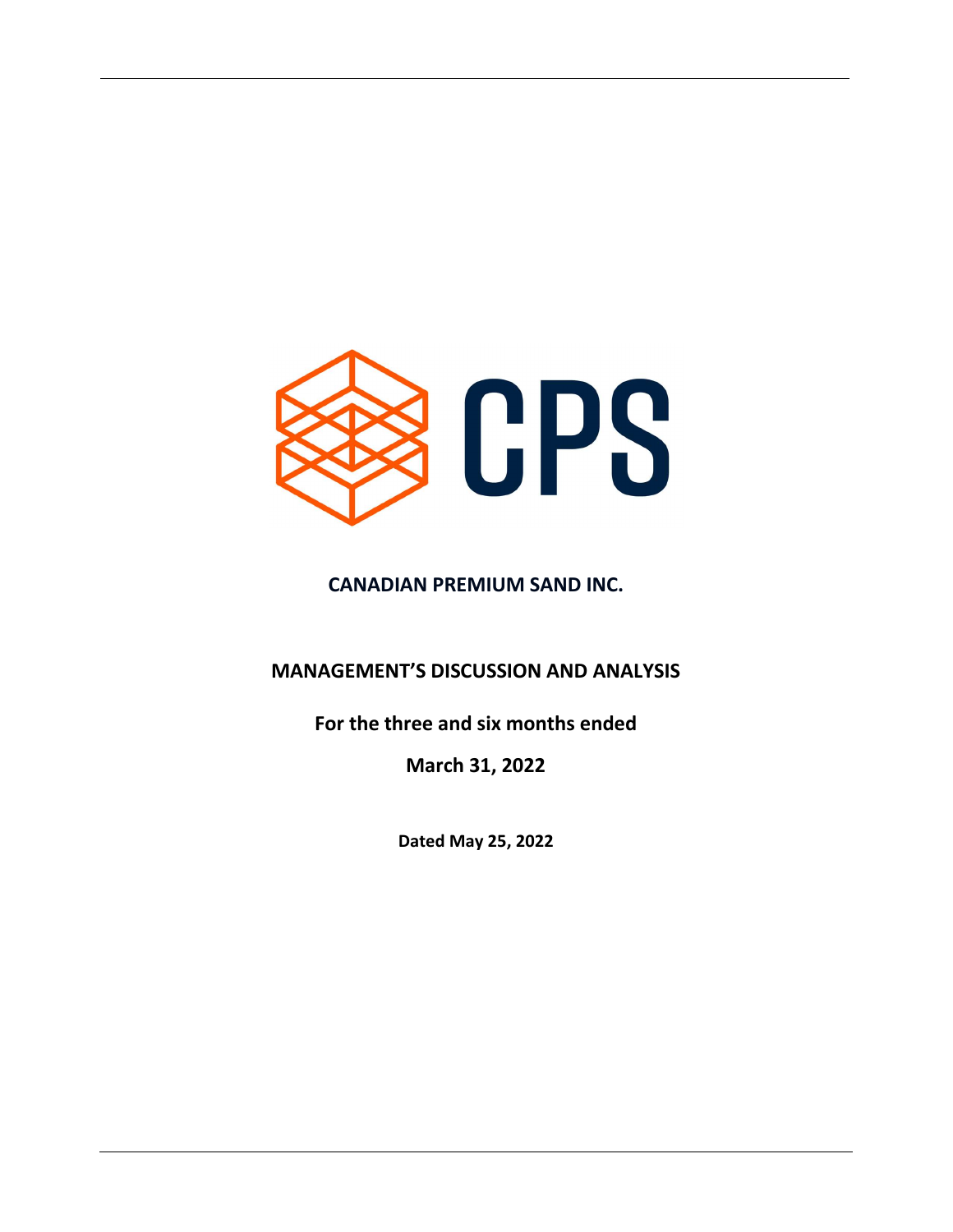This Management's discussion and analysis ("MD&A") dated May 24, 2022, should be read in conjunction with the unaudited interim condensed financial statements and related notes for the three and six months ended March 31, 2022 and the audited financial statements and related notes for the year ended September 30, 2021.

All financial information is reported in Canadian dollars unless stated otherwise and has been prepared in accordance with International Financial Reporting Standards ("IFRS"). Certain figures have been reclassified to conform to the current year presentation in this MD&A.

This MD&A contains "forward-looking statements" or "forward-looking information" within the meaning of applicable Canadian securities laws (collectively, "forward-looking statements") based on the Company's current expectations and projections. For information on the material risk factors and assumptions underlying such forward-looking statements, refer to the Forward-Looking Statements Section of this MD&A.

Any technical information contained in this MD&A related to the Company's Wanipigow reserves the ("Wanipigow Sand Quarry") has been extracted or summarized based on the information contained in the Inferred Resource Estimate (the "Technical Report") of Wanipigow Sand Quarry dated October 14, 2021, reviewed and approved by Roy Eccles, P. Geol. And Rachelle Hough, P.Geo. of APEX Geoscience Ltd., each of whom is independent of the Company and a "qualified person" under National Instrument 43-101 Standards of Disclosure for Mineral Projects ("NI 43-101"). Readers are cautioned not to solely rely on the summary of this information but should read the Technical Report in its entirety which is available for review on the Company's profile on SEDAR at www.sedar.com.

## About Canadian Premium Sand Inc. ("CPS")

The Company was formed under the Business Corporations Act (Ontario) on September 21, 2005 by articles of incorporation and continued under the Canada Business Corporations Act in 2019. The Company is presently a "Venture Issuer" as defined in National Instrument 51-102 and trades under the trading symbol "CPS". The Company's head and principal office is located at Suite 2000, 715 – 5th Avenue S.W., Calgary, Alberta T2P 2X6.

The Company is developing a business to manufacture patterned solar glass. The manufacturing facility is to be constructed at a site identified in the City of Selkirk, Manitoba. It is currently in the process of finalizing detailed engineering work to refine the associated capital expenditures, and to obtain the necessary permits and regulatory approvals for construction and operation.

The Company has 41 contiguous quarry leases located approximately 160 kilometers north of Winnipeg, Manitoba that grant the Company the exclusive right to quarry silica sand which the Company intends to use as feedstock for the glass manufacturing facility. Laboratory testing of this quartzite sand deposit has confirmed the sand to be of high-purity silica content with low iron contamination. This combination of physical properties makes the sand well suited for use as the base material to formulate low iron, patterned solar glass.

The Company's silica sand deposit is extensive as detailed in a National Instrument 43-101 ("NI 43-101") compliant Technical Report dated October 14, 2021. This report illustrates the Company would have ample silica sand supply of the necessary physical characteristics to support the development of a company-owned solar glass manufacturing facility.

The Company has separate economic participation agreements with Hollow Water First Nation and the Incorporated Community of Seymourville which reflect the parties' commitment and support for the Wanipigow Sand Quarry.

A Conditional Use Order has been granted to the Company by the Incorporated Community of Seymourville (the "Conditional Use Order"), approving the conditional use of lands within its jurisdictional boundaries for the Wanipigow Sand Quarry. This includes accessory uses, buildings and structures. The Company has also secured an environmental license with respect to operating the Wanipigow Sand Quarry, Environment Act License No. 3285: https://www.gov.mb.ca/sd/eal/registries/5991wanipigow/index.html.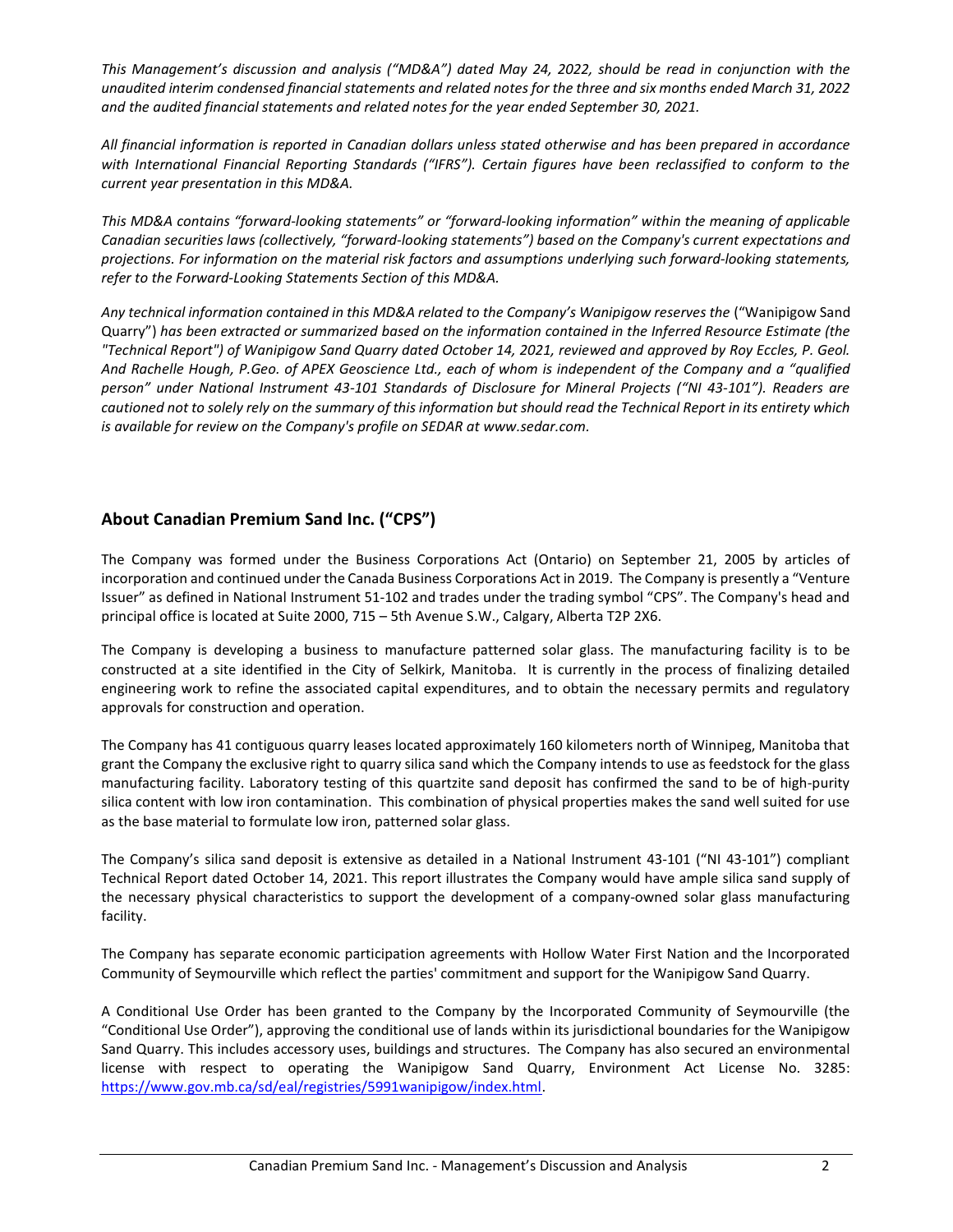## Operational Highlights

The Company has devoted its time and resources during the three months ended March 31, 2022, to developing and refining its solar glass manufacturing business strategy. Specifically, the Company:

- Announced the engagement of Fort Capital Partners and Peters & Co. Limited as co-financial advisors to secure the necessary financing for construction of its solar glass manufacturing facility;
- Advanced discussions with potential solar glass customers concerning future offtake agreements;
- Initiated a process to engage key contractors for detailed project engineering and construction;
- Commenced activities related to preliminary project design including geotechnical work, hydroelectric power delivery and bulk sand testing; and
- Advanced the regulatory and permitting processes required for construction.

## Subsequent Events

Subsequent to the period ended March 31, 2022, the Company:

- Announced on April 19, 2022, the engagement of Green City Glass LLC as its client technical representative to assist in the selection and oversight of key service providers as the Company proceeds to the detailed engineering phase of its solar glass manufacturing facility.
- Announced on April 25, 2022, the inaugural grant of share options under its new omnibus equity incentive plan consisting of a total 1,050,000 options exercisable at \$0.42 per common share.

## Business Outlook

The Company is positioned to benefit from exposure to strong solar panel installation growth in North America through the provision of patterned solar glass which is a critical component in the supply chain. The Solar Energy Industries Association estimates that solar panel installations are to increase by 21% on a compound annual basis between 2021 and 2030.

The growth rate for North American patterned solar glass demand is further supported by the domestic industry's effort to onshore the solar panel manufacturing supply chain. Currently, 100% of the supply of North America's patterned solar glass is sourced from Asia Pacific based manufacturers.

The Company's discussions with domestic solar panel manufacturers have indicated a need for a reliable local supply of high-quality patterned solar glass to accommodate both current production and future growth plans. Establishing a solar glass facility in Canada using responsibly sourced local silica sand and Canadian renewable energy creates a unique opportunity to provide much needed sustainably manufactured solar glass to the North American markets in an environmentally responsible manner. The City of Selkirk and the greater Winnipeg area presents an opportunity for significant long-term manufacturing cost and logistics advantages for a solar glass facility. The proposed facility will be designed to utilize the best available technology with a focus on sustainability initiatives such as waste heat recovery and optimizing Manitoba's abundant and inexpensive renewable electricity to set a new standard for low-carbon footprint glass manufacturing.

During the remainder of 2022, the Company plans to engage an engineering, procurement, and construction ("EPC")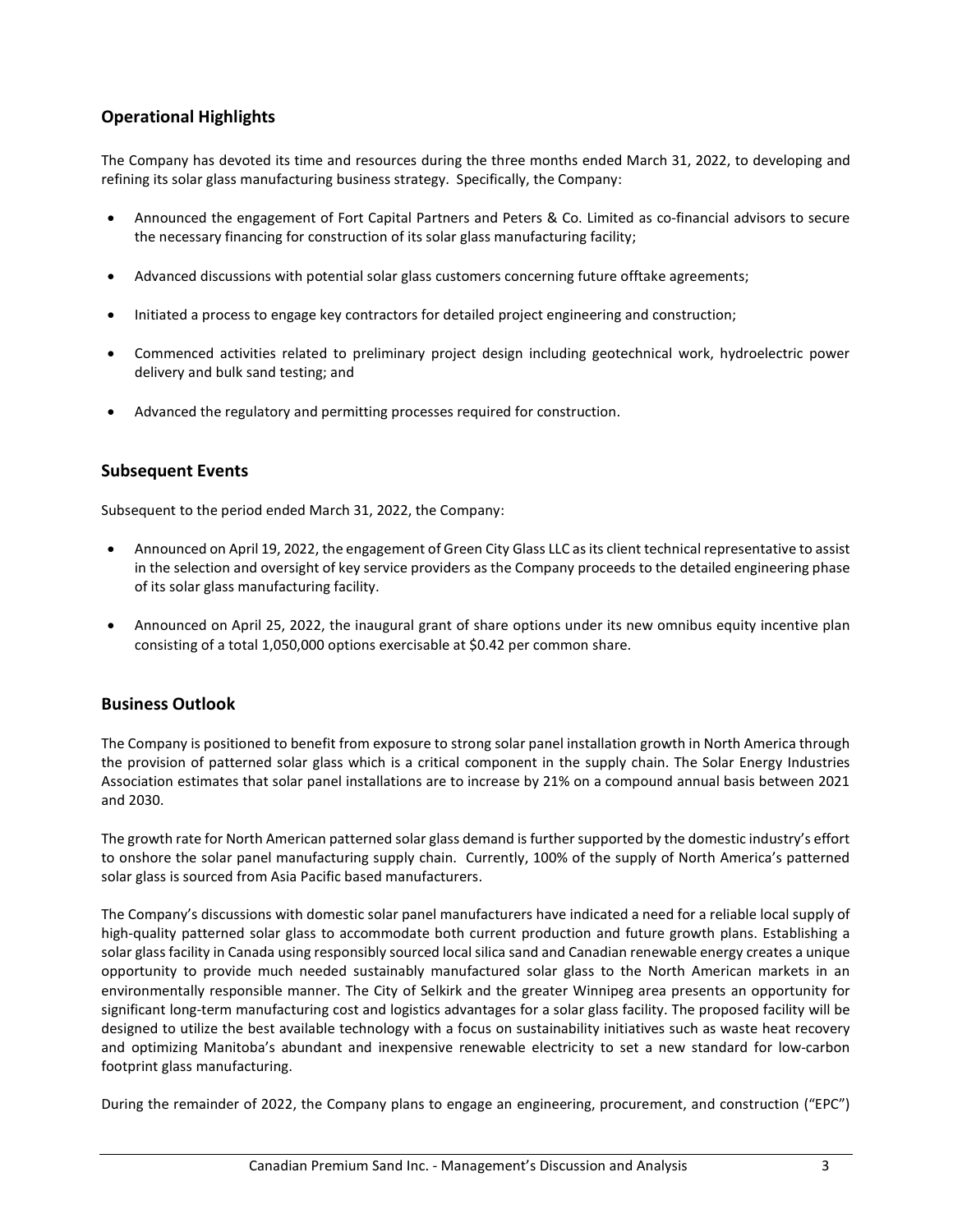consortium to finalize facility design and refine the associated capital and operating costs that are outlined in the Front End Engineering and Design study. The Company will also advance the environmental and regulatory permitting process required to begin construction. Additionally, the Company will continue to engage with potential customers to formalize commercial offtake agreements. Finally, the Company will pursue the funding necessary to commence construction of the solar glass manufacturing facility and related quarry infrastructure.

## Review of Operations for the Three and Six Months Ended March 31, 2022 and 2021

#### Overall Performance and Share Capital

|                                      |               | Three months ended March 31, | Six months ended March 31, |              |  |
|--------------------------------------|---------------|------------------------------|----------------------------|--------------|--|
|                                      | 2022          | 2021                         | 2022                       | 2021         |  |
| Net loss and comprehensive loss      | \$(1,256,724) | $$$ (394,127)                | \$(2,074,454)              | \$(793, 662) |  |
| Loss per share - basic and diluted   | \$(0.03)      | \$(0.02)                     | \$(0.05)                   | \$(0.04)     |  |
| Issued and outstanding common shares | 45,615,660    | 21,244,460                   | 45,615,660                 | 21,244,460   |  |

The Company will continue to incur losses based on completing the required pre-revenue activities until it achieves commercial operations. As noted in the Liquidity, Capital Resources and Going Concern section of this MD&A, the Company remains dependent on external financing to fund its activities and will need to seek additional funding to complete all activities required to complete the development and construction of a solar glass manufacturing facility.

At May 24, 2022, the issued and outstanding common shares are 45,615,660.

#### Exploration and Evaluation Expenditures

The exploration and evaluation expenditures relate to the development of the Wanipigow Sand Quarry and are broken down by category as follows:

|                                                     | Three months ended March 31, |          | Six months ended March 31, |           |
|-----------------------------------------------------|------------------------------|----------|----------------------------|-----------|
|                                                     | 2022                         | 2021     | 2022                       | 2021      |
|                                                     | \$                           | \$       | \$                         | \$        |
| Advance royalty payments                            |                              |          | 50,000                     | 50,000    |
| Acquisition and participation costs                 | 1,431                        | 1,188    | 25,137                     | 24,894    |
| Permitting and environmental                        | 3,789                        | (56)     | 3.789                      | 636       |
| Silica sand feasibility                             | 32,625                       | 8,590    | 37,196                     | 70,825    |
| Field office expenses                               | 15,356                       | (1,215)  | 21,730                     | 793       |
| Labour                                              | 53,980                       | 30,867   | 99,134                     | 61,337    |
| Equipment rental and site supplies                  | 70,753                       | 2,484    | 74,536                     | 3,604     |
| Quarry design                                       | 146,200                      |          | 194,173                    |           |
| Depreciation                                        | 3,627                        | 4,479    | 7,255                      | 8,958     |
| Decommissioning                                     | (10, 645)                    | (16,846) | (10,645)                   | (16, 846) |
| <b>Total Wanipigow Sand Project</b><br>expenditures | 317,116                      | 29,491   | 502,305                    | 204,201   |

The costs incurred during the three and six months ended March 31, 2022 increased over the same periods in the prior year as the Company commenced preliminary quarry design activities and conducted bulk testing of the silica sand resource to assist in processing equipment selection.

Wage and rent subsidies that were received as part of the Canada Emergency Wage and Rent Subsidy ("CEWS" and "CERS") programs and netted in exploration and evaluation expenditures were \$nil for the three and six months ended March 31, 2022 compared to \$19,591 for the three months ended and \$33,372 for the six months ended March 31, 2021.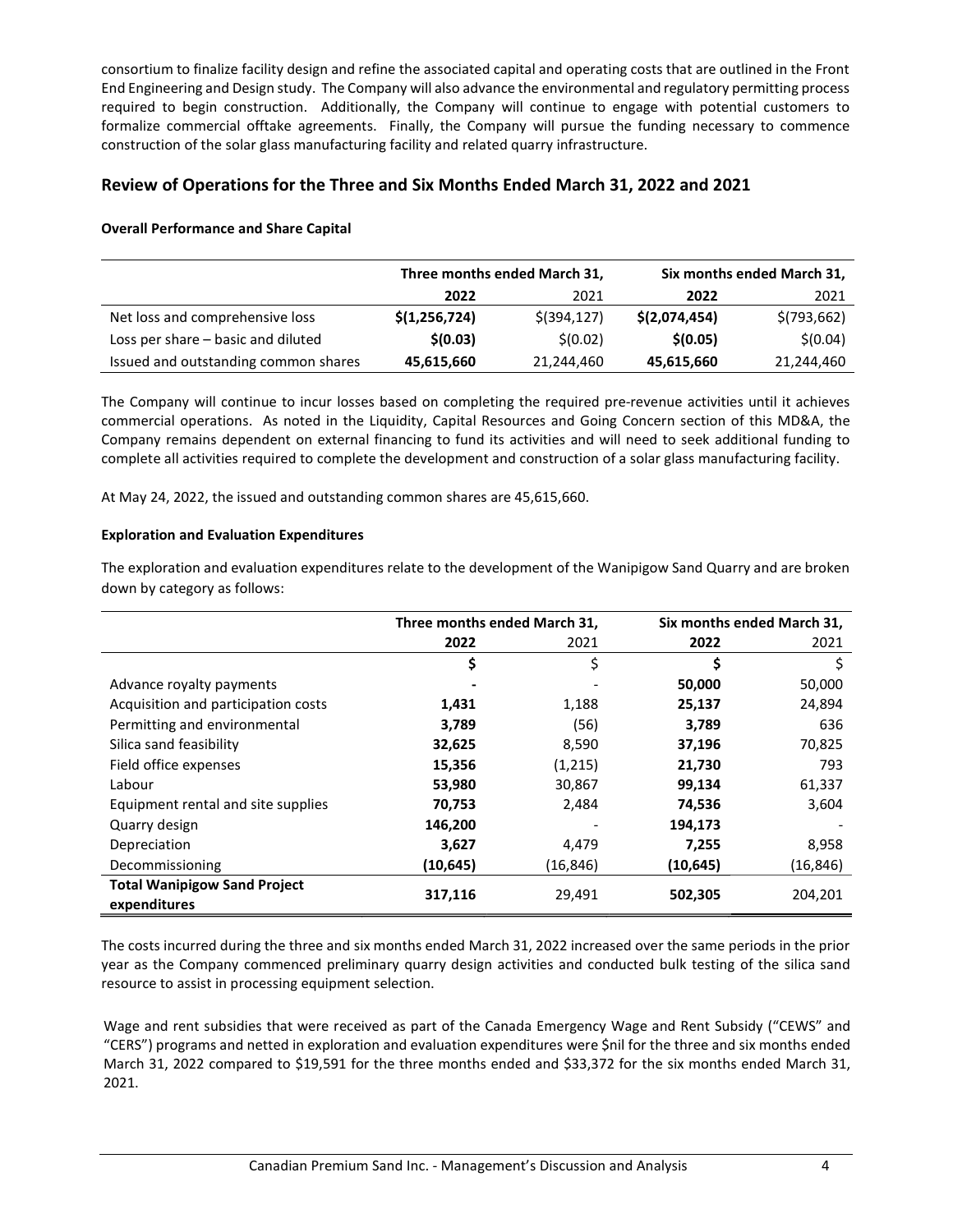The cumulative exploration and evaluation expenditures at March 31, 2022 are \$20,342,654.

#### Glass Plant Development Expenditures

|                                        | Three months ended March 31, |        | Six months ended March 31, |        |  |
|----------------------------------------|------------------------------|--------|----------------------------|--------|--|
|                                        | 2022                         | 2021   | 2022                       | 2021   |  |
|                                        | \$                           | \$     |                            |        |  |
| Plant feasibility                      | 133,325                      | 58,914 | 240,444                    | 58,914 |  |
| Glass plant design                     | 301,526                      |        | 359,410                    |        |  |
| Labour, equipment & supplies           | ۰                            |        |                            |        |  |
| Logistics                              | (532)                        |        | 14,250                     |        |  |
| Permitting & environmental             | 23,047                       | 18,600 | 67,209                     | 18,600 |  |
| Total glass plant development expenses | 457,366                      | 77,514 | 681,313                    | 77,514 |  |

Expenses incurred for the development of the glass manufacturing facility for the three and six months ended March 31, 2022, were primarily focused on continued feasibility studies, geotechnical site work and an initial submission for engineering designs related to the delivery of hydroelectric power to the glass plant site. Additional expenditures in the current year periods included preliminary environmental permitting activity.

#### Selling, General & Administrative Expenditures

The following table disaggregates the selling, general and administrative expenses for the three and six months ended March 31, 2022.

|                                                       | Three months ended March 31, |         |         | Six months ended March 31, |  |
|-------------------------------------------------------|------------------------------|---------|---------|----------------------------|--|
|                                                       | 2022                         | 2021    | 2022    | 2021                       |  |
|                                                       |                              |         |         |                            |  |
| Employee compensation and benefits                    | 209,492                      | 57,473  | 408,026 | 117,489                    |  |
| Professional fees                                     | 124,583                      | 87,664  | 176,509 | 195,159                    |  |
| Office                                                | 46,227                       | 11,224  | 75,694  | 24,400                     |  |
| Shareholder information                               | 17,109                       | 37,234  | 24,864  | 39,403                     |  |
| Total selling, general and<br>administrative expenses | 397,411                      | 193,595 | 685,093 | 376,451                    |  |

Selling, general and administrative expenses for the three and six month periods ended March 31, 2022 were higher than the prior year period due to a higher full-time employee headcount. Additionally, the current year periods did not benefit from any wage or rent subsidies that were received in the prior year periods as part of the CEWS and CERS programs. The comparable year periods included CEWS and CERS subsidies of \$34,051 for the three months ended and \$57,520 for the six months ended March 31, 2021.

#### Share-Based Compensation

Share-based compensation expenses for the three and six months ended March 31, 2022, are \$55,883 and \$113,263 respectively which compares to \$26,286 and \$51,444 in the prior year periods. Share-based compensation expense is based on the value and timing of grants of stock options. There were no new options granted and 116,666 options expired in the six months ended March 31, 2022.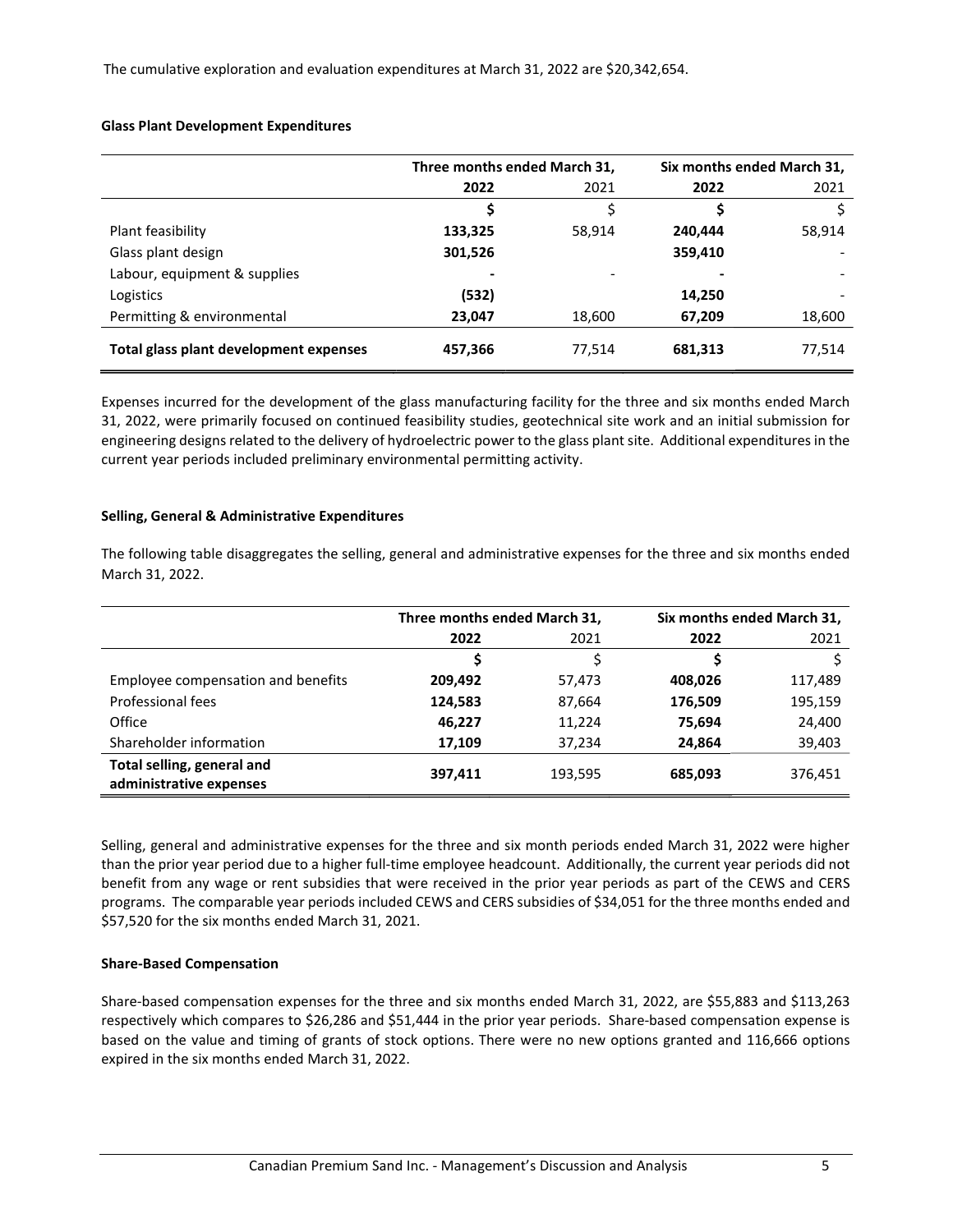#### Foreign Exchange (Gain) Loss

For the three and six months ended March 31, 2022, there was a foreign exchange gain of \$5,118 and \$4,991 respectively, which compares to a gain of \$13,127 and \$60,049 in the same periods in 2021. These foreign exchange fluctuations relate to US dollar denominated accounts payable and expenses.

#### Net Finance Costs

The Company had net finance costs for the three and six months ended March 31, 2022 of \$78,449 and \$154,271 respectively, which compares to \$72,001 and \$135,734 in the same periods in 2021. The increase in net finance costs is primarily attributable to accrued interest on the convertible debentures issued in February 2020.

|                                | March                    | December   | September   | June                     | March     | December  | September  | June      |
|--------------------------------|--------------------------|------------|-------------|--------------------------|-----------|-----------|------------|-----------|
|                                | 30, 2022                 | 30, 2021   | 30, 2021    | 30, 2021                 | 31, 2021  | 31, 2020  | 30, 2020   | 30, 2020  |
|                                |                          |            |             |                          |           |           |            |           |
| Revenue                        | $\overline{\phantom{0}}$ |            | ۰           |                          |           | ۰         | 208,807    |           |
| Gross profit (loss)            | $\overline{\phantom{0}}$ |            | -           | $\overline{\phantom{0}}$ |           | ۰.        | (19, 214)  |           |
| Net (loss)<br>income $1$       | (1, 256, 724)            | (817, 730) | (1,015,844) | (690, 275)               | (394,127) | (399,536) | (132, 133) | (400,548) |
| Net (loss) income<br>per share | \$(0.03)                 | \$(0.02)   | \$(0.02)    | \$(0.03)                 | \$(0.02)  | \$(0.02)  | \$(0.01)   | \$(0.02)  |
| Total assets $^1$              | 2,804,413                | 3,846,396  | 4,864,581   | 4,474,054                | 659,210   | 1,006,146 | 1,553,741  | 2,041,568 |

## Selected Quarterly Financial Data

 $1$ The change in net (loss) income and total assets quarter over quarter is primarily a result of the timing and amount of exploration and evaluation and glass plant development expenditures incurred to progress the Company's business model.

## Liquidity, Capital Resources and Going Concern

The Company's financial statements for the three and six months ended March 31, 2022 and 2021 have been prepared in accordance with IFRS on the basis of accounting principles applicable to a going concern, which assume the Company will continue in operation for the foreseeable future and will be able to realize its assets and discharge its liabilities in the normal course of operations.

As at March 31, 2022 the Company had a deficit of \$32,136,443 (September 30, 2021 of \$30,061,989), cash of \$2,761,182 (September 30, 2021 of \$4,831,257), accounts payable and accruals and current lease liabilities of \$1,367,669 (September 30, 2021 of \$1,622,305), and commitments for the acquisition of quarry leases and participation agreements for the twelve-month period to March 31, 2023 of \$158,500. For further details see Commitments and Contingencies Section of this MD&A.

The Company's continued existence is dependent upon the preservation of its interest in the Company's quarry leases, continued development of its sustainable solar glass manufacturing facility and the successful pursuit of additional financing to fund future operations. These material uncertainties lend significant doubt as to the ability of the Company to meet its obligations as they come due and, accordingly, the appropriateness of the use of accounting principles applicable to a going concern.

The Company successfully closed two private placements in June and July 2021 for aggregate gross proceeds of \$6,450,000 to fund the Front-End Engineering and Design for a solar glass manufacturing facility in the greater Winnipeg area, initiate permitting applications and other key activities to progress the business plan, as well as for general working capital purposes. While the Company has commenced the process to fund the construction of the glass manufacturing facility and quarry infrastructure, there is no assurance that this initiative will be successful.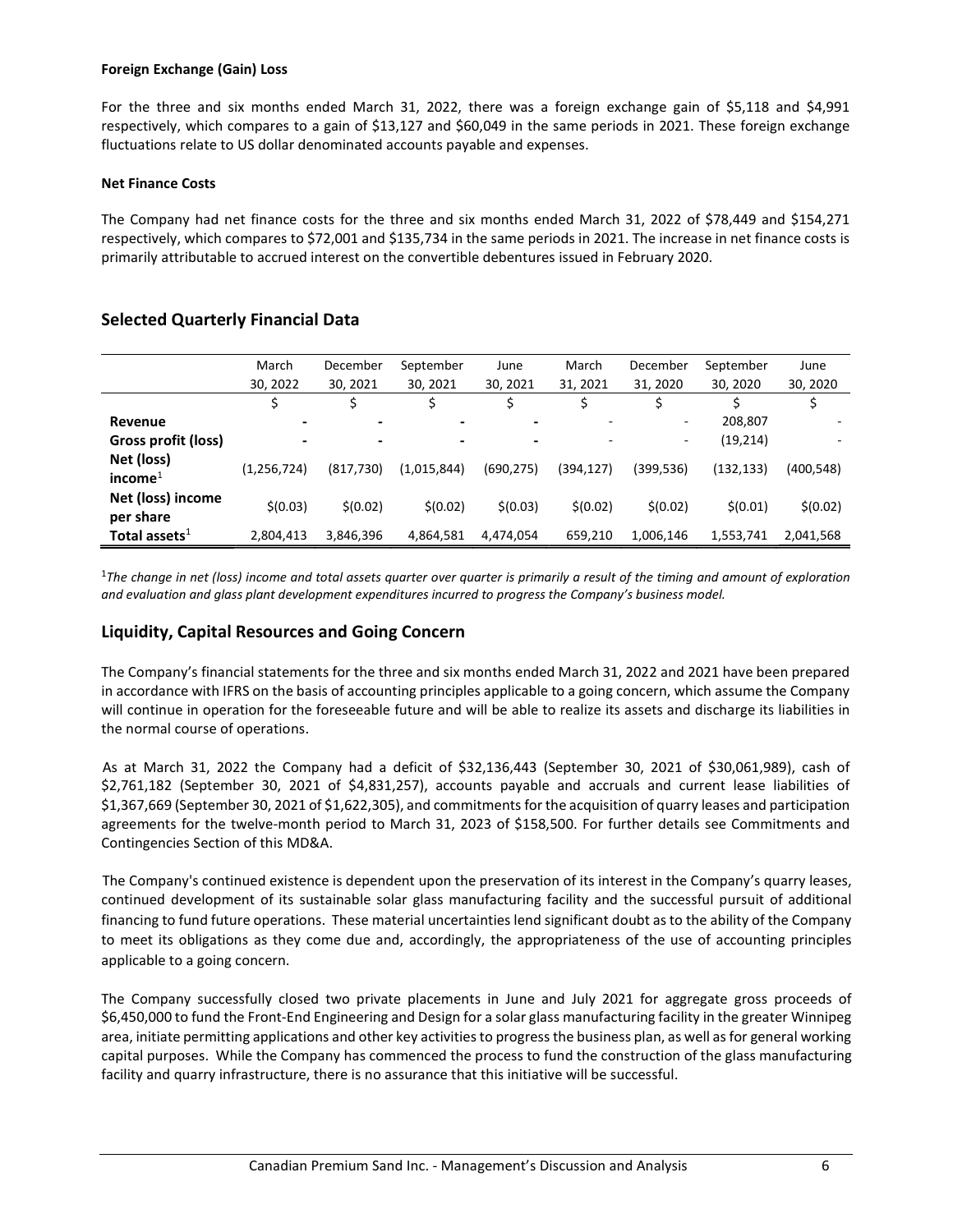Significant challenges in raising new capital through the equity and debt markets exist, compounded by the global economic impacts created by the COVID-19 pandemic. It is uncertain how long these events will continue to influence the economy and the Company's ability to secure future financing. If the Company is unsuccessful in obtaining additional sources of financing when needed and on acceptable terms, the going concern assumption may not be appropriate. The Company's financial statements for the three and six months ended March 31, 2022 and 2021 do not reflect the adjustments to the carrying values of assets and liabilities and the reported expenses and balance sheet classifications that would be necessary if the Company were unable to realize its assets and settle its liabilities as a going concern in the normal course of operations. Such adjustments could be material.

## Transactions with Related Parties

The related parties are directors and officers of the Company and entities over which executive management and directors have control or significant influence. The Company's Directors and Officers as at March 31, 2022 are as follows:

| Lowell Jackson      | Chairman & Director                              |
|---------------------|--------------------------------------------------|
| John Assman         | Director                                         |
| <b>Todd Garman</b>  | Director                                         |
| Rodrigo Sousa       | Director                                         |
| Richard D. Williams | Corporate Secretary and Director                 |
| Glenn Leroux        | President & Chief Executive Officer and Director |
| Cam Deller          | <b>Chief Financial Officer</b>                   |
| Anshul Vishal       | Vice President of Business Development           |
| Alasdair Knox       | Vice President of Project Engineering            |

Related party transactions during the three and six months ended March 31, 2022 are as follows:

- The Company completed a private placement for an aggregate of 20,799,200 common shares (the "Common Shares") at a price of \$0.25 per Common Share for gross proceeds of \$5,199,800, on June 15, 2021. Certain directors and officers of the Company, being Lowell Jackson, John Assman, Rodrigo Sousa, Richard Williams, Glenn Leroux and Anshul Vishal, as well as its largest shareholder, being Paramount Resources Ltd., directly or indirectly participated in the Offering in the aggregate amount of \$1,262,675, thereby making the Offering a "related party transaction" as defined under Multilateral Instrument 61-101.
- Certain directors of the Company, being Lowell Jackson, John Assman, and Glenn Leroux, and its two largest shareholders being Paramount Resources Ltd. and David Wilson, directly or indirectly, participated in the Offering of Convertible Debentures in the aggregate amount of \$1,975,000 on February 26, 2020, thereby making the Offering a "related party transaction" as defined under Multilateral Instrument 61-101.

## Commitments and Contingencies

The Company is committed to payments under the terms of quarry leases, royalty and participation agreements and provincial statutes as follows:

| As at March 31, 2022                              | Payments due by period |           |            |  |
|---------------------------------------------------|------------------------|-----------|------------|--|
|                                                   | Less than 1 year       | 1-3 years | 4 -5 years |  |
|                                                   |                        |           |            |  |
| Quarry lease agreements $1$                       | 58,500                 | 175,500   | 117,000    |  |
| Royalty and participation agreements <sup>2</sup> | 100,000                | 375,000   |            |  |
| <b>Total commitments</b>                          | 158,500                | 550,500   | 117,000    |  |

1 Beyond five years, the Company is committed to annual quarry lease payments of \$27 per hectare under lease.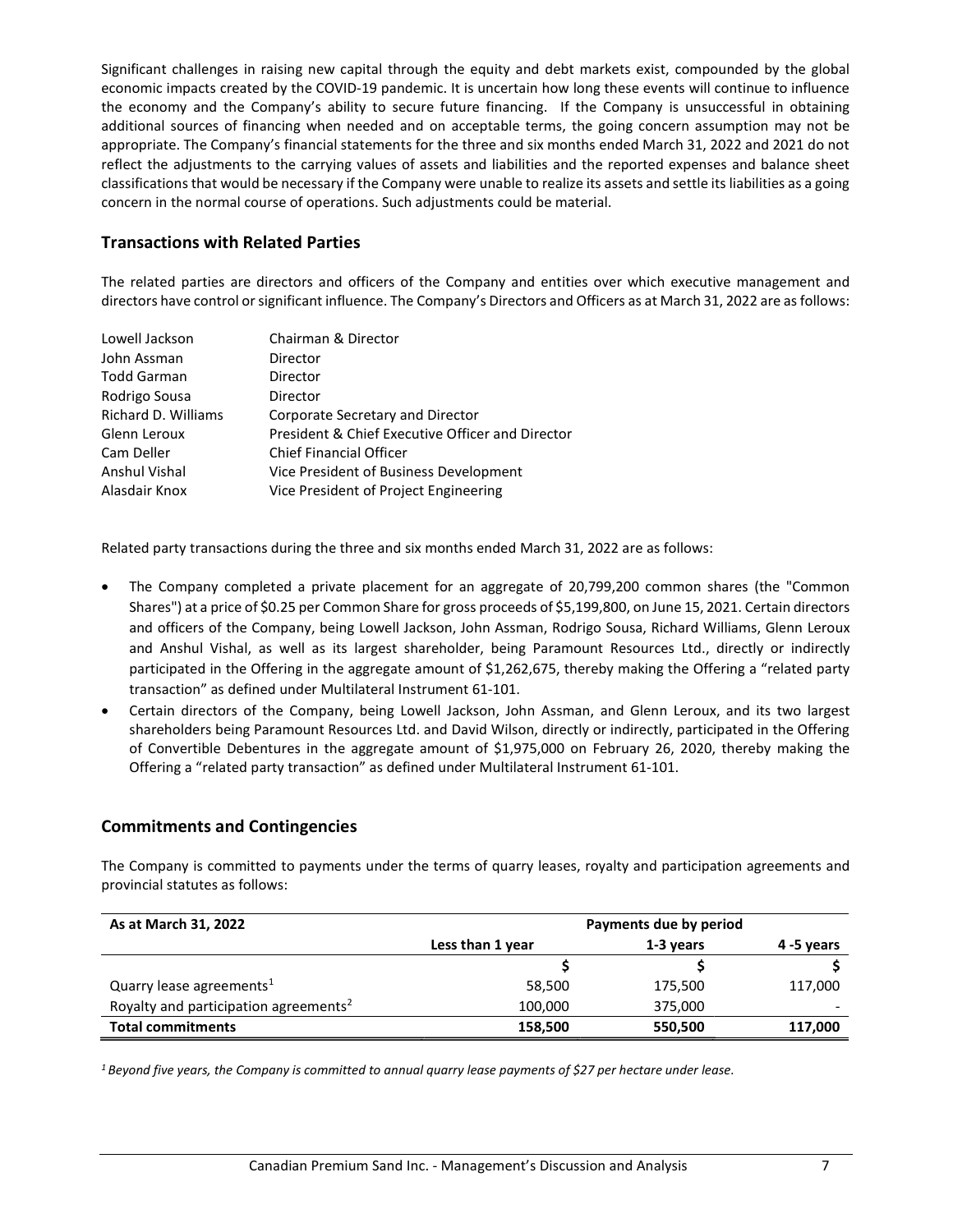<sup>2</sup>Certain of the royalty and participation agreements require payments to be made prior to the commencement of commercial production. Once commercial production commences, royalty and participation payments are based on tonnes sold, less any reductions related to advanced royalty payments already made as described in further detail below.

#### a) Royalty and Economic Participation Agreement Commitments

The Company has economic participation agreements with respect to the Wanipigow Sand Quarry with Hollow Water First Nation and the Incorporated Community of Seymourville (together, the "Economic Participation Agreements"). The Company has also entered into various contractual agreements relating to the acquisition of title for 18 of its quarry leases.

Once commercial production commences, the royalty and participation agreements combined with the royalty due under Manitoba Provincial statutes, have varying future payments based on a number of factors including the rate, location and type of mineral extracted and the sale point end use. Due to the variability in the royalty and participation obligations, the Company's future commitment ranges from a maximum of \$4.80 per tonne sold to a minimum of \$3.80 per tonne sold.

The Company has an option to acquire 50% of the production royalty under one agreement for \$1,500,000 within the first three years of achieving initial production. This option can be extended a further two years by increasing the payment to \$2,000,000. This would reduce the maximum royalty per tonne sold to \$4.30 and the minimum royalty per tonne sold to \$3.55.

## b) Future Royalty Income

The Company received a Net Smelter Royalty (the "NSR") when it sold its Timmins mineral exploration properties that vary from 1% to a maximum of 2%, depending upon the claims and the pre-existing NSR burden if the Timmins properties achieve commercial production. The NSR payable to the Company is capped at \$5,000,000.

#### c) Reduction in Future Cash Royalty Payments

The Company is required to make semi-annual advance royalty payments of \$50,000 under one of its royalty agreements and under another agreement, prepaid a lump sum of \$1.3 million which accrues interest at 9% per annum. The total accrued interest plus cash payments is \$2,484,457 as at March 31, 2022. These prepaid royalties will reduce future cash payments required under the royalty agreements, once production commences, and will continue to reduce cash payments for a number of years, depending on the annual mineral extraction rate.

## FINANCIAL INSTRUMENTS AND MANAGEMENT OF FINANCIAL AND OTHER RISK

#### a) Fair value

The fair values of cash and cash equivalents, trade and other receivables, and accounts payable and accruals included in the statement of financial position approximate their carrying amount due to the short-term maturity of these instruments. The fair value of the liability component of the convertible debentures is determined based on discounted cash flows, including interest at current rates for similar instruments. At March 31, 2022, the fair value of the convertible debentures is \$2.6 million.

## b) Credit and interest rate risk

The Company's credit risk is primarily attributable to cash and cash equivalents and trade and other receivables included in current assets. Cash and cash equivalents consist of bank deposits, which are held by a Canadian chartered bank. At March 31, 2022 the Company holds interest-bearing cash balances of \$2,646,573 (September 30, 2021 was \$4,707,707). The Company has collected the trade and other receivables balance in full, subsequent to the period end.

## c) Foreign currency risk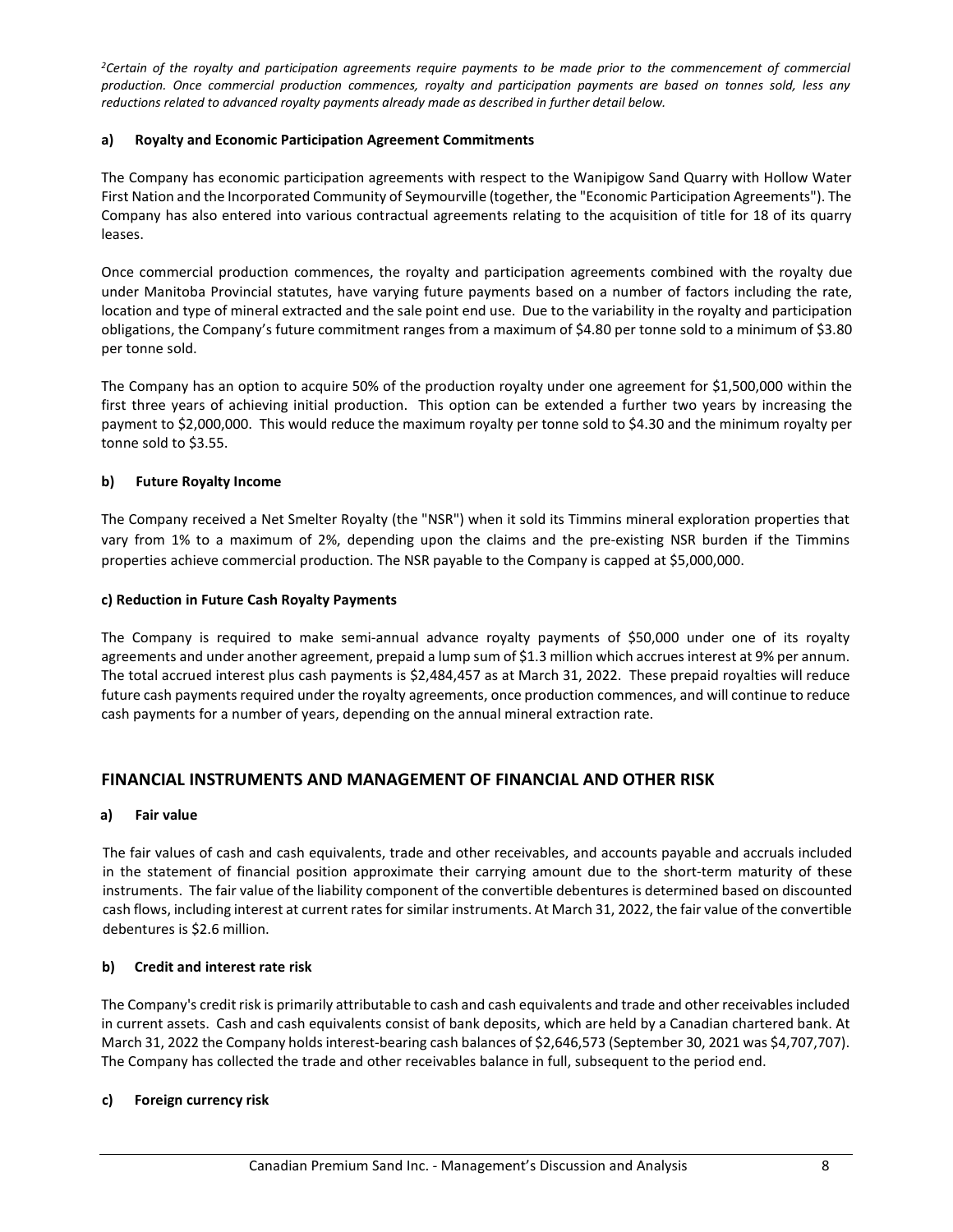The Company is exposed to foreign currency exchange risk as the Company undertakes certain transactions in US dollars, Australian dollars and Euros. The Company has not entered into any derivative financial instruments to manage exposures to currency fluctuation. For the three months ended March 31, 2022, with other variables unchanged, a 10% strengthening (weakening) of the Canadian dollar against the US dollar would have decreased (increased) net loss in aggregate by approximately \$99,091. Included in accounts payable and accruals at March 31, 2022 is USD \$610,665 (September 30, 2021 was USD \$685,825).

## Off-Balance Sheet Arrangements

The Company has no off-balance sheet arrangements.

## Critical Accounting Estimates

The preparation of the interim condensed financial statements in accordance with IFRS, requires management to make judgments, estimates, and assumptions that affect the reported assets, liabilities, revenues, expenses and the disclosure of contingencies. Actual results may differ significantly from these estimates.

A description of the significant accounting judgments, estimates and assumptions are set out in annual audited financial statements for the year ended September 30, 2021.

## New Accounting Policies and Future Accounting Pronouncements

The significant accounting policies adopted in the preparation of these interim condensed financial statements are the same as those set out in the annual audited financial statements for the year ended September 30, 2021. Unless otherwise stated, these policies have been consistently applied to all periods presented.

There are standards and interpretations that are issued, but not yet effective, and the Company is in the process of evaluating whether they would have any significant impact on the Company's financial statements in future periods.

## Risks and Uncertainties

The COVID-19 pandemic and general uncertainty in the financial and geopolitical realm, increases the Company's exposure to many of the risks described below including, but not limited to, the ability to obtain sufficient financing to advance the development of a patterned solar glass manufacturing facility and remain a going concern.

There is a risk that the COVID-19 pandemic and the response thereto, may result in a prolonged continuation of adverse business conditions affecting the Company's plans, increased volatility in financial markets and foreign currency exchange rates, significantly depressed share prices, health restrictions or guidelines adversely affecting the ability of the Company or third parties to efficiently conduct operations and/or an overall slowdown in the Canadian and global economies. These and other risks associated with the COVID-19 pandemic could result in events and circumstances that have a material adverse impact on the Company's business, financial condition and results of operations.

The course of the COVID-19 pandemic remains highly uncertain. The extent to which COVID-19 impacts the Company's business, financial condition and results of operations will depend on future developments which are currently unknown, including, but not limited to: the duration and severity of the pandemic, the impact of the pandemic on economic growth and commodity prices and financial and capital markets and government responses and restrictions. The adverse impacts of the COVID-19 pandemic may be more significant in upcoming financial periods. Even after the COVID-19 pandemic has subsided, the Company may continue to experience materially adverse effects as a result of the pandemic's global economic impact and its lasting impact on the Company's ability to execute on its strategic plans with efficiency due to; inhibited access to capital, restrictions on travel and in person meetings and difficulties recruiting and re-locating potential staff members.

## General Risks/No History of Operations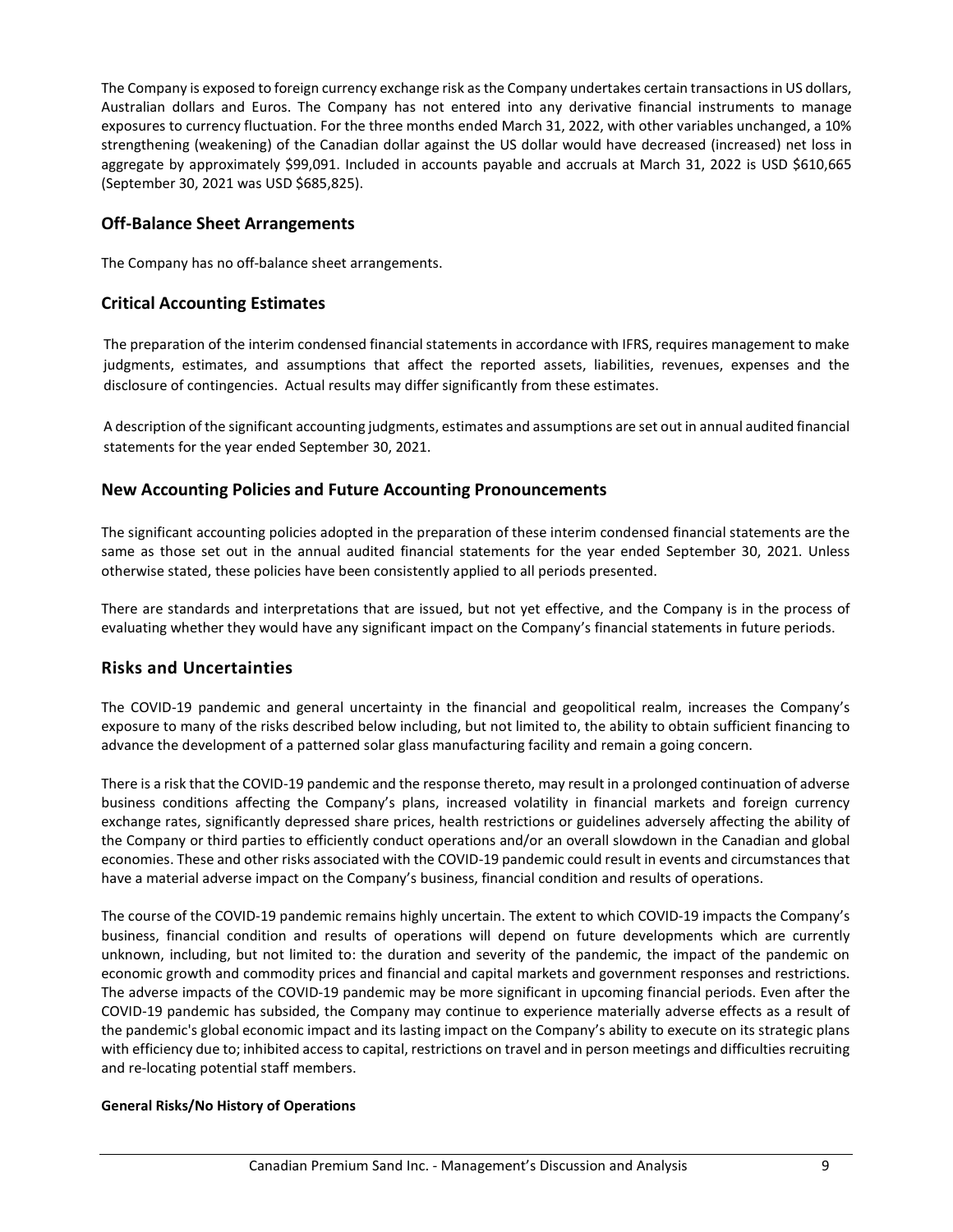The Company is an exploration stage company and does not hold any interest in any property which is in commercial production nor does it have a history of operations. As such, the Company is dependent on further external financing to continue to advance the Project. In order to carry out the planned exploration and pay for administrative costs, the Company will spend its existing working capital and attempt to raise additional funds as needed.

The Company's viability lies in its ability to develop, finance, construct and generate future revenue profits and cash flow from a glass manufacturing facility.

There is no assurance that the Company will be successful in achieving a return on an investment in common shares and the Company's likelihood of success must be considered in light of its early stage of operations.

#### Capital Risk

The evaluation, development and construction and activities of the Company required to achieve commercial production will require substantial additional financing. Failure to obtain sufficient financing may result in delaying or indefinite postponement of a sustainable patterned solar glass manufacturing facility. There can be no assurance that additional capital or other types of financing will be available if needed or that, if available, the terms of such financings will be favorable to the Company.

#### Industry Risks

The Company is subject to numerous risk factors that may affect its business prospects in the future. These include risks inherent to the development and operation of the sand quarry and glass manufacturing facility, dependence on key personnel, raw material input prices, product sales prices, availability of capital, environmental, regulatory and permitting risks, acquisition risks, competition and potential risks relating to land titles. There are other risk factors that could have material effects on the Company that are not quantifiable at present due to the nature of the Company's stage of operation, industry segment and other considerations.

#### Development Risks

The development of the patterned solar glass manufacturing facility and associated quarry involves a high degree of risk. There is no assurance that the Company's development activities will result in successful operations. The longterm profitability of the Company's operations will be in part directly related to the cost and success of its development program. The development of the glass manufacturing facility and associated quarry is premised on future production and capital cost estimates. If commercial production commences, actual production and costs may vary from the estimates for a variety of reasons such as estimates of raw materials input costs, labour costs, revisions to processing plant plans, production waste, quality and other characteristics of the glass produced, risks and hazards associated with the operations, unexpected labor shortages or strikes, equipment failures and other interruptions in production capabilities. Production costs may also be affected by inflation and fluctuations in currency exchange rates. Failure to achieve production targets or cost estimates could have a material adverse impact on the Company's future cash flow and overall financial performance.

#### Business Risk

The success of the operations and activities of the Company is dependent to a significant extent on the efforts and abilities of its management, outside contractors, experts and other advisors. Investors must be willing to rely on management's discretion and judgment as well as the expertise and competence of the outside contractors, experts and other advisors. The Company does not have a formal program in place for succession of management and training of management. The loss of one or more of the key employees or contractors, if not replaced on a timely basis, could adversely affect the Company's operations and financial performance.

#### Price Risk

The price of the Company's common shares, its financial results, and development activities have been, or may in the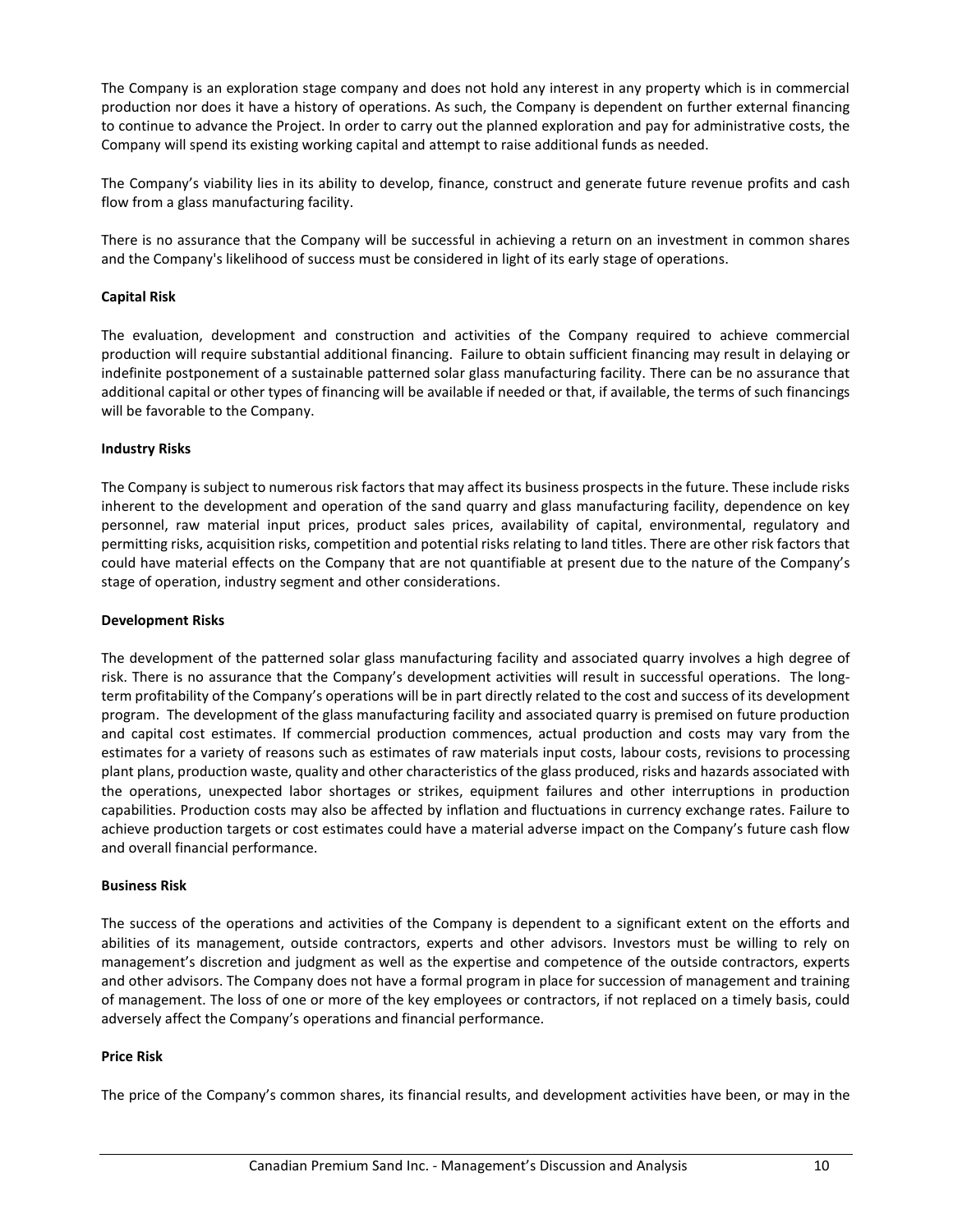future be, adversely affected by changes in the price of raw materials used in manufacturing and the external market price of the products produced and sold. These prices fluctuate and are affected by numerous factors beyond the Company's control, such as expectations of inflation or deflation, currency exchange fluctuations, interest rates, global or regional consumptive patterns, international supply and demand, market speculation activities, improved production methods, international economic and political trends and the entrance of new competitors in the business. The effect of these factors on the input costs and price of the Company's products, and therefore the economic viability of the Company, are speculated but cannot accurately be predicted.

#### Environmental Risk

All phases of the Company's operations are subject to various federal, provincial, municipal, and international laws and statutory instruments governing the use of lands and protection of the environment, which may be modified from time to time. These laws, among other things, govern air and water quality standards, land reclamation requirements, transportation, storage and the disposal of hazardous waste. Environmental legislation may over time require stricter standards and enforcement, increased fines and penalties for non-compliance, more stringent environmental assessments of proposed projects and a heightened degree of responsibility for companies and their officers, directors, and employees. There is no assurance that future changes in environmental regulation, if any, will not adversely affect the Company's operations. To the Company's knowledge, there are no material liabilities to date which relate to environmental risks or hazards.

#### Regulatory Risks

The Company and its prospective customers are subject to extensive environmental, health and safety regulations that impose, and will continue to impose, significant costs and liabilities. In addition, future regulations, or more stringent enforcement of existing regulations, could increase those costs and liabilities, which could adversely affect the Company's results of operations.

#### Land Title Risk

The Company has not sought formal title opinions on its quarry lease interests in Canada. Any of the Company's properties may be subject to prior unregistered agreements or transfers or Indigenous land claims and title may be affected by undetected defects. The Company has no present knowledge of any material defect in the title of any of the properties in which the Company has or may acquire an interest.

## Limitation of Controls and Procedures

Management has established processes to provide them sufficient knowledge to support representations that they have exercised reasonable diligence that (i) the unaudited condensed interim financial statements do not contain any untrue statement of material fact or omit to state a material fact required to be stated or that is necessary to make a statement not misleading in light of the circumstances under which it is made, as of the date of and for the periods presented by the financial statements, and (ii) the unaudited condensed interim financial statements fairly present in all material respects the financial condition, financial performance and cash flow of the Company, as of the date of and for the periods presented.

In contrast to the certificate required for non-venture issuers under National Instrument 52-109, Certification of Disclosure in Issuers' Annual and Interim Filings ("NI 52-109"), the Venture Issuer Basic Certificate does not include representations relating to the establishment and maintenance of disclosure controls and procedures ("DC&P") and internal control over financial reporting ("ICFR"), as defined in NI 52-109. In particular, the certifying officers filing this certificate do not make any representations relating to the establishment and maintenance of:

(i) controls and other procedures designed to provide reasonable assurance that information required to be disclosed by the issuer in its annual filings, interim filings or other reports filed or submitted under securities legislation is recorded, processed, summarized and reported within the time periods specified in securities legislation; and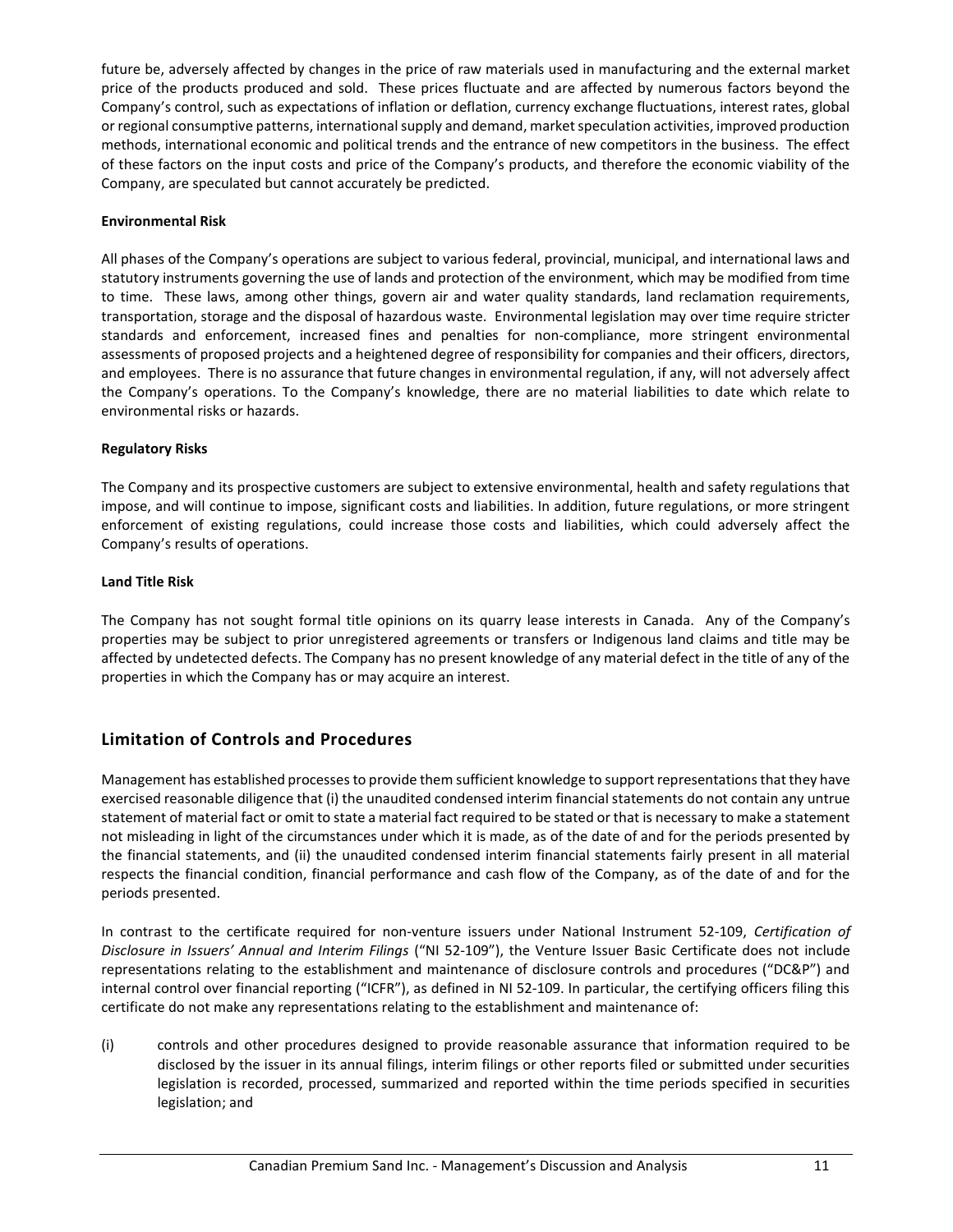(ii) a process to provide reasonable assurance regarding the reliability of financial reporting and the preparation of financial statements for external purposes in accordance with the issuer's generally accepted accounting principles (IFRS).

The issuer's certifying officers are responsible for ensuring that processes are in place to provide them with sufficient knowledge to support the representations they are making in the certificate. Investors should be aware that inherent limitations on the ability of certifying officers of a venture issuer to design and implement on a cost-effective basis DC&P and ICFR as defined in NI 52-109 may result in additional risks to the quality, reliability, transparency and timeliness of interim and annual filings and other reports provided under securities legislation.

## Forward-Looking Statements

Certain statements contained in this MD&A constitute forward-looking statements relating to, without limitation, expectations, intentions, plans and beliefs, including information as to the future events, results of operations and the Company's future performance (both operational and financial) and business prospects. In certain cases, forwardlooking statements can be identified by the use of words such as "expects", "estimates", "forecasts", "intends", "anticipates", "believes", "plans", "seeks", "projects" or variations of such words and phrases, or state that certain actions, events or results "may" or "will" be taken, occur or be achieved. Such forward-looking statements reflect the Company's beliefs, estimates and opinions regarding its future growth, results of operations, future performance (both operational and financial), and business prospects and opportunities at the time such statements are made, and the Company undertakes no obligation to update forward-looking statements if these beliefs, estimates and opinions or circumstances should change. Forward-looking statements are necessarily based upon estimates and assumptions made by the Company that are inherently subject to significant business, economic, competitive, political and social uncertainties and contingencies. Forward-looking statements are not guarantees of future performance. In particular, this MD&A contains forward-looking statements pertaining, but not limited, to: the statements made under the heading "Business Outlook"; the design and operation of the glass manufacturing facility and associated sand quarry; the ability to transport raw materials to the glass manufacturing facility and the ultimate products sold; the benefits to be derived from the Economic Participation Agreements including anticipated economic and social benefits and opportunities, including employment, contracting and training initiatives; the plans with respect to financing ongoing operating activities; the timing and approval or permitting process; the intention to use cash on hand and proceeds from future equity issuances to fund the Company's operations and future development plans; industry activity levels; industry conditions pertaining to the glass manufacturing industry; the ability of and manner by which the Company expects to meet its capital needs and remain a going concern basis; and the Company's objectives, strategies and competitive strengths.

By their nature, forward-looking statements involve numerous current assumptions, known and unknown risks, uncertainties and other factors which may cause the actual results, performance or achievements of the Company to differ materially from those anticipated by the Company and described in the forward-looking statements.

With respect to the forward-looking statements contained in this MD&A, assumptions have been made regarding, among other things: the ability to obtain the necessary stakeholder, regulatory and environmental approval and external funding to advance the development of the glass manufacturing facility and associated sand quarry; no material capital project and financing cost overrun or delay related to the construction of the facility; the ability to continue to consult with, and address feedback received from interested stake holders including the Hollow Water First Nation and surrounding communities; environmental risks and regulations; future global economic and financial conditions; future raw material input cost prices; product market prices, operating costs; that the regulatory environment in which the Company operates will be maintained in the manner currently anticipated by the Company; future exchange and interest rates; the recoverability and consistent quality of the Company's silica sand; the accuracy and veracity of information and projections sourced from third parties respecting, among other things, future industry conditions; demand for the Company's glass products; the Company's ability to obtain qualified staff and equipment in a timely and cost-efficient manner; the regulatory framework governing royalties, taxes and environmental matters in the jurisdictions in which the Company conducts its business and any other jurisdictions in which the Company may conduct its business in the future; future capital expenditures to be made by the Company; future sources of funding for the Company's capital program; the Company's future debt levels; the impact of competition on the Company; the supply